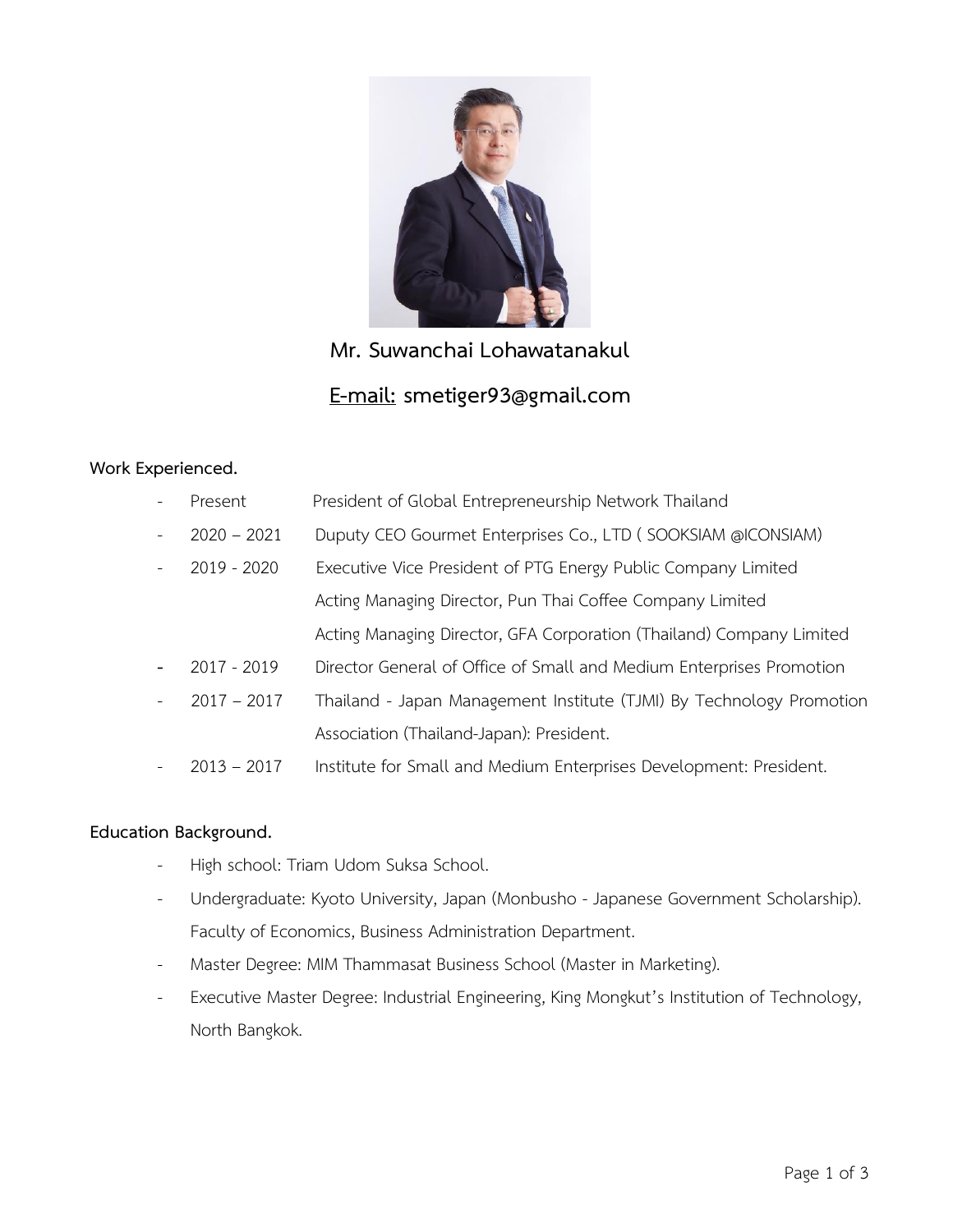#### **Current Social Activities.**

- President of Global Entrepreneurship Network (GEN) Thailand
- Special Instructor and guest speaker : KMUTT, Chulalongkorn University, Thammasat University, Mahidol University, Kasetsart University, Chiang Mai University, KMITL, NIDA, Rangsit University, Naresuan University, EXIM Bank, Thai Military Bank, SME Bank, K Bank, Department of Industrial Promotion and Department of Export Promotion etc.

#### **Previous Extra Activities.**

- Creative Business Cup: Global Finals Copenhagen, Denmark Global Jury
- OECD : Policy Dialogue on starting a business in ASEAN Thailand Representative
- OECD : Working Party on SMEs and Entrepreneurship, Paris Delegate
- APEC SME Digital Economy Forum, China- Speaker
- APEC Riding the Wave of E-Commerce Trend, Bangkok Host and Speaker
- 47th APEC SME Working Group (SMEWG) Meeting, Papua New Guinea Head of Delegate
- 48th APEC SME Working Group (SMEWG) Meeting, China Head of Delegate
- 6th ASEAN Coordinating Committee on MSME (ACCMSME) Myanmar Committee
- 7th ASEAN Coordinating Committee on MSME (ACCMSME) Vietnam Committee
- ASEAN MSMEs in the digital era: Challenges and Opportunities, Thailand Host and Speaker
- ASEAN SMEs : A Health Tourism Roadmap from regional to global market, Thailand Host and Speaker
- ASEAN Workshop: Global Digitalization Model for Micro Enterprises, Thailand Host and Speaker
- ASEAN-Australia Workshop: Future of Digital Transformation among ASEAN MSMEs, Co-Host and Speaker
- United Nations: Sustainable Business Development through Technology and Innovation-Speaker
- Market Intelligence and Business Innovation, Taiwan- Speaker
- Bank of Thailand Scholarship's candidate for Master and Doctorate degree.
- Working Committee of JTEPA, Textile & Garment industry.
- Speaker of International Conference in Business Management, Naresuan University.
- Leader of TPA mission study trip to Japan: TQM Best Practices.
- Secretary General of the Association for Promotion of Thai SMEs.